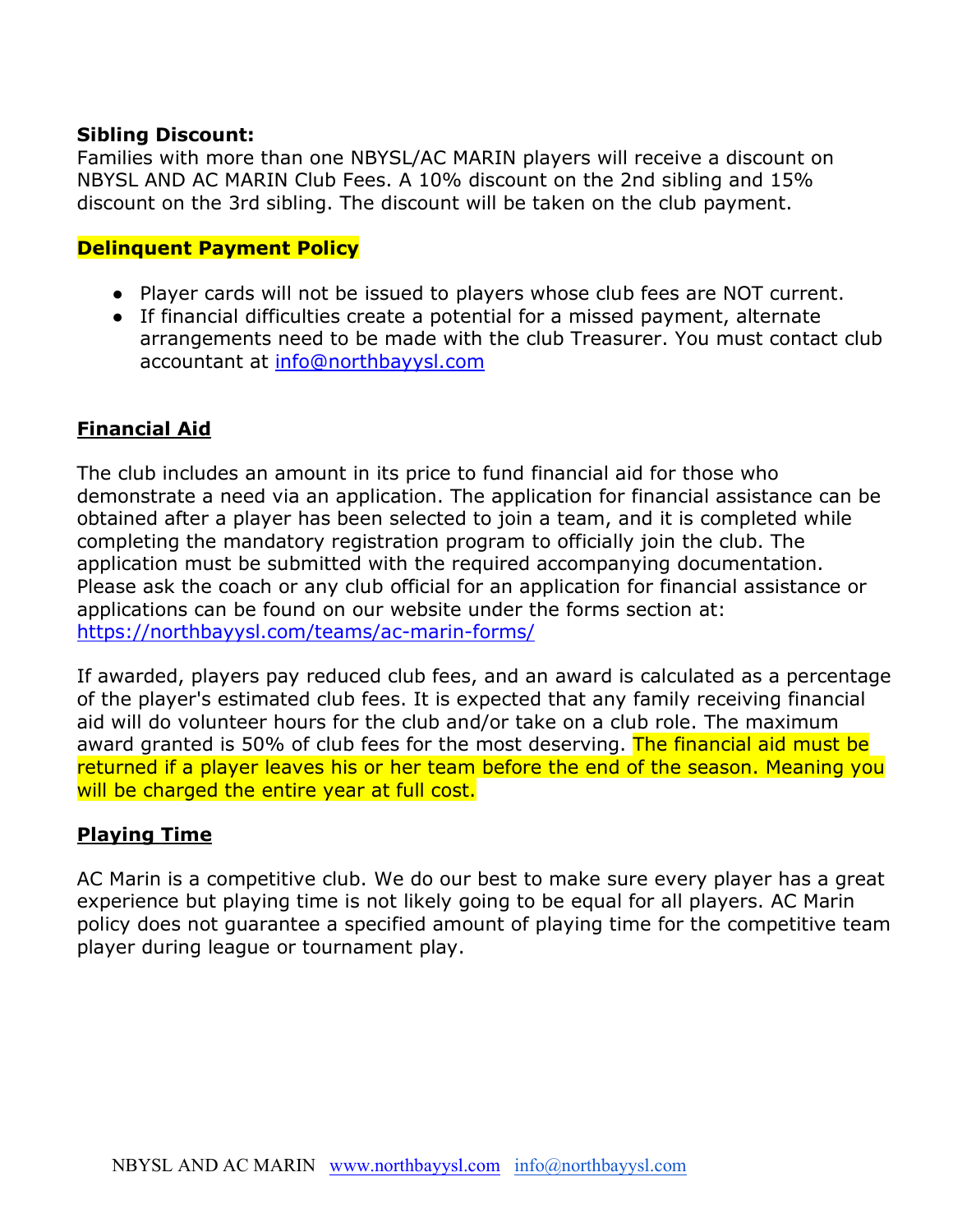## **Parent Financial Contract**

As a parent I commit to the following:

- 1. As the responsible party, I agree to make all payments to fulfill our financial obligation before or by the due dates listed.
- 2. I understand that my commitment is for the entire 22/23 Season and that I am obligated to pay all NBYSL AND AC MARIN fees/costs.
- 3. I understand that if my child quits or leaves the team for any reason other than season ending injury, that I remain obligated for all NBYSL AND AC MARIN fees/costs for the entire year until May 31, 2023. The parent/player will not receive any refund. **In addition, I will pay my team \$300 as an inconvenience fee.** Failure to pay fees/costs will result in my child being prohibited from future tryouts or team selection with NBYSL AND AC MARIN or any other local club until all remaining balances are paid. If the member is delinquent on payments, their players pass will be pulled and the player will be placed "Not in good standing", therefore not allowed to play any NBYSL AND AC MARIN event until their account is brought to "In good standing" with the club. Please speak to us if you are having financial difficulties, we would like to help if we can. Any delinquent account is referred to a collection agency for resolution; an additional fee will be added to the balance owed to cover collection agency administrative fees.
- 4. I will share in any additional team expenses, which include tournaments, coaches' expenses, etc. above and beyond the club fee, uniform fee and team events fee should they arise.
- 5. I understand that if I am accepted into a financial assistance program, that makes me responsible for volunteering time to help support the club sponsored events. I also understand that if I accept financial aid and leave the team early, I am responsible for paying the rest of season at full cost.
- 6. I understand that my son/daughter is part of a team. If I miss a game or any competition without 24 hours' notice to the coach, I agree to pay (to my team) a \$50.00 fine for the 1st offense, \$100.00 for the 2nd offense and each offense after that. After 4 missed competitions without notice, I understand I may be asked to leave the team without refund *(injury and emergency excluded).*
- 7. I understand I must obtain permission from my **coach and Director of Coaching** (DOC) before doing any guest playing or participating with another team/club. This includes but is not limited to Futsal, Indoor Soccer, Ligan Deleon, Boliche League, etc. If caught, I agree to pay my team \$50.00 fine for the 1st offense, \$100.00 for the 2nd offense and each offense after that.
- 8. I understand that as a parent I cannot enter a team into any non-AC Marin sanctioned events, leagues, tournaments, or games without written permission from the DOC. If caught, I agree to pay a \$300.00 fine.

| Signed: | Parent/Guardian: | Date: |  |
|---------|------------------|-------|--|
|         |                  |       |  |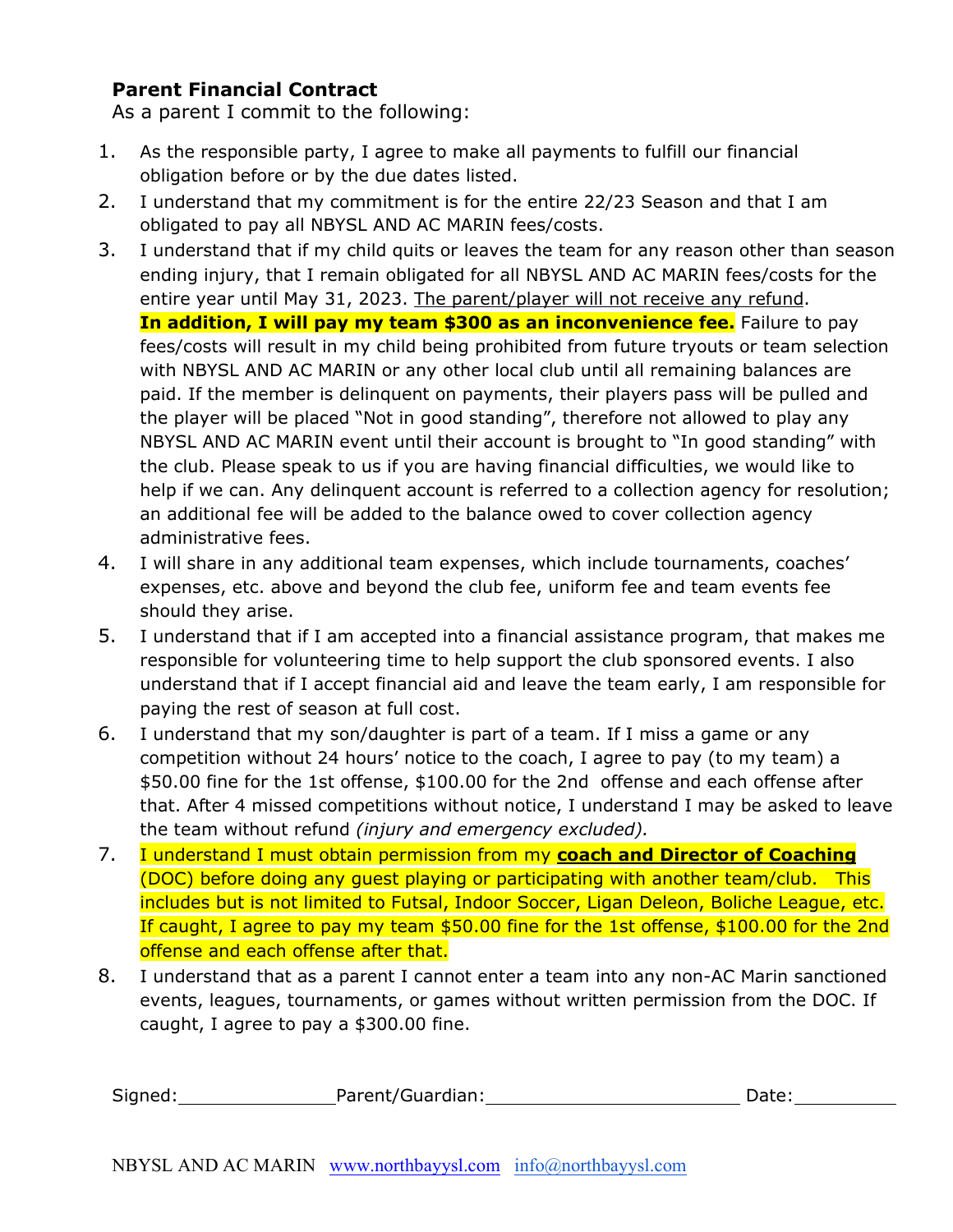## **Player Code of Conduct Contract**

As a player with NBYSL AND AC MARIN and AC Marin, I commit to the following:

- 1. Train and play to the best of my ability
- 2. Have a positive attitude and do whatever is asked of me on the soccer field, without complaining, for the good of the team.
- 3. Win without boasting and exemplify good sportsmanship.
- 4. Respect the officials and accept their decisions without question.
- 5. Encourage and never criticize my teammates.
- 6. Learn and obey the Laws of the game.
- 7. Respect my coach, teammates, and my opponents.
- 8. Arrange my schedule so that I can participate in all practices, scrimmages, games, tournaments, and team events on time. Failure to participate in practices or tournaments will place the player in jeopardy of losing playing time or being cut from the team. This is a commitment you make to your team to be present for all scheduled team practices and tournaments.
- 9. Notify my coach or team manager **within Team Snap** with plenty of advanced notice if I will be late or unable to attend a practice or game. I acknowledge that the player, not the parent, is primarily responsible to notify the coach of any absence – prior to the absence. Requesting minimum 2 hours prior to any missed practice.
- 10. Attend practices and games properly dressed according to club and team standards.
- 11. Come to every game on time well rested, hydrated, and with a positive attitude.
- 12. Give my coach, trainers, etc. My full attention during training and at games.
- 13. I will abide by the rules, policies, and procedures of NBYSL AND AC MARIN.
- 14. I understand that since this is a premier competitive environment, there is NO Guarantee of minimum playing time, position, or placement on a team, but is dependent upon my efforts, commitment, and skill.

*EVERYTHING YOU DO IN PRACTICE OR A GAME AFFECTS NOT ONLY YOU, BUT THE WHOLE TEAM. WHETHER YOU PLAY A LOT OR A LITTLE, PLAY YOUR BEST. ALL PLAYERS ARE VERY IMPORTANT TO THE TEAM. WE WIN AND LOSE TOGETHER AS A TEAM.*

If you are willing to make this commitment, then we believe that we can help you to become a better soccer player and a contributing member of a successful and competitive soccer program.

As coach, I commit to you that I will also work hard to help improve your skills, to increase your knowledge of the game, and to make practices a worthwhile experience. I expect you to work hard and I will make every effort to make it fun also. Congratulations and welcome to NBYSL AND AC MARIN!

| <b>Player Signature:</b> | Player Name: | Date: |
|--------------------------|--------------|-------|
|                          |              |       |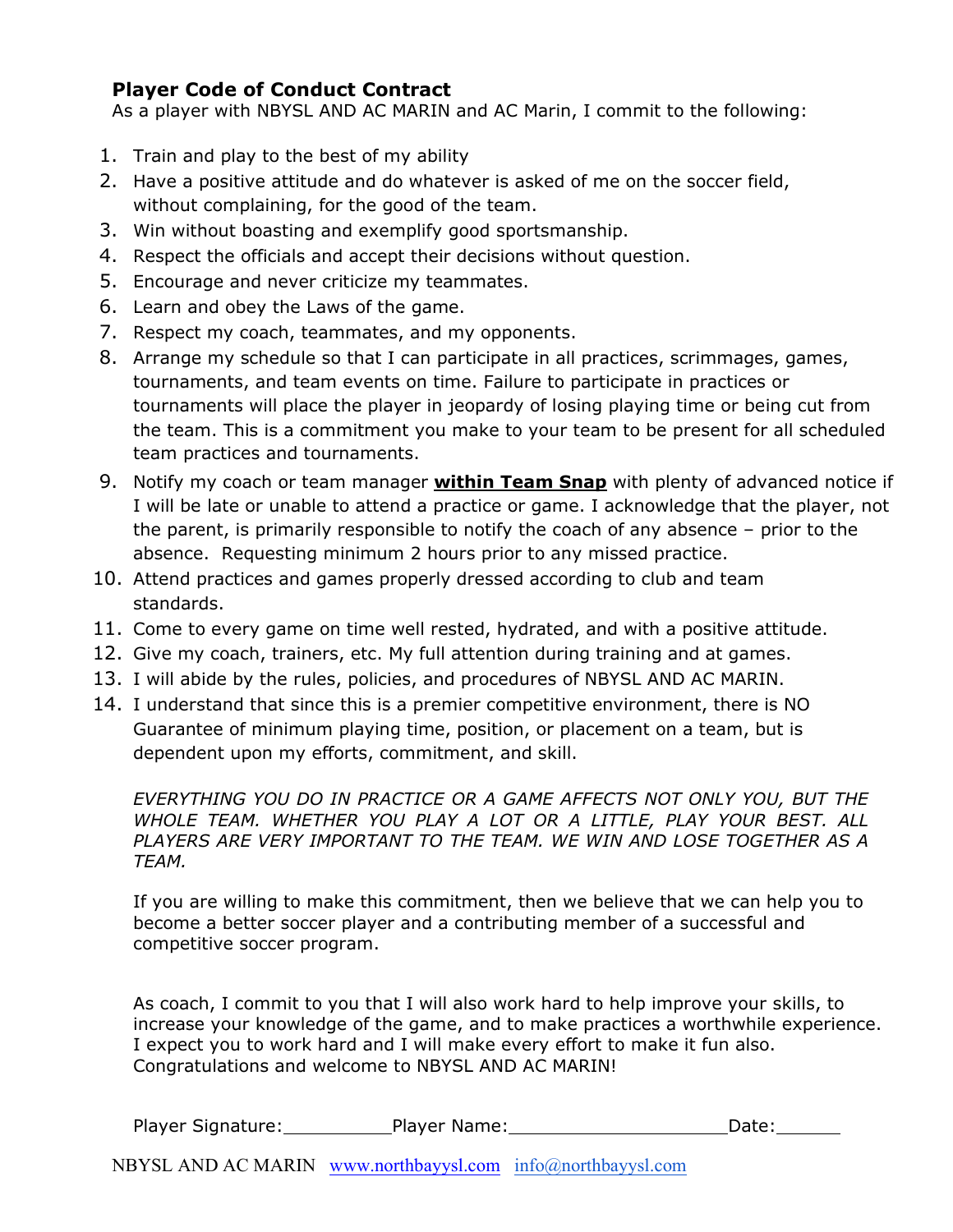## **Parent Code of Conduct Contract**

- I will encourage good sportsmanship by demonstrating support for all players, coaches, game officials, and administrators at all times.
- **I will always allow the coach to be the only coach, and not coach from the sidelines**.
- I will not be critical of the coach on or off the field.
- I will place the emotional and physical wellbeing of all players ahead of my personal desire to win.
- I will encourage good sportsmanship from fellow NBYSL AND AC MARIN parents, coaches, officials, and players at all times.
- I will always remember that soccer is an opportunity to learn, have fun and remember that the game is for the players, not for the parents.
- I will do the best I can each day to remember that all players have talents and weaknesses the same as my child does.
- I will treat the coaches, other players, game officials, other administrators, and fans with respect at all times; regardless of race, sex, creed or abilities and I will expect to be treated accordingly,
- I will support the coaches, officials, and administrators working with my child, to encourage a positive and enjoyable experience for all.
- I will always be positive.
- I will not enter the field of play or coaches' bench for any reason unless asked by the coach or official.
- I will not criticize game officials or take it upon myself to file complaints against game officials. If a complaint is warranted it shall be presented and made by the Club President.
- I will not approach the coach directly after the game or in front of the players if I have a complaint or concern. I agree to wait at least 24 hours after the competition has concluded and approach the coach when he/she is not in front of other players.

Failure to comply may result in the suspension of your privilege to participate in sanctioned events or any event in which NBYSL AND AC MARIN is being represented.

| Signed: | Parent/Guardian: | Date: |
|---------|------------------|-------|
|         |                  |       |